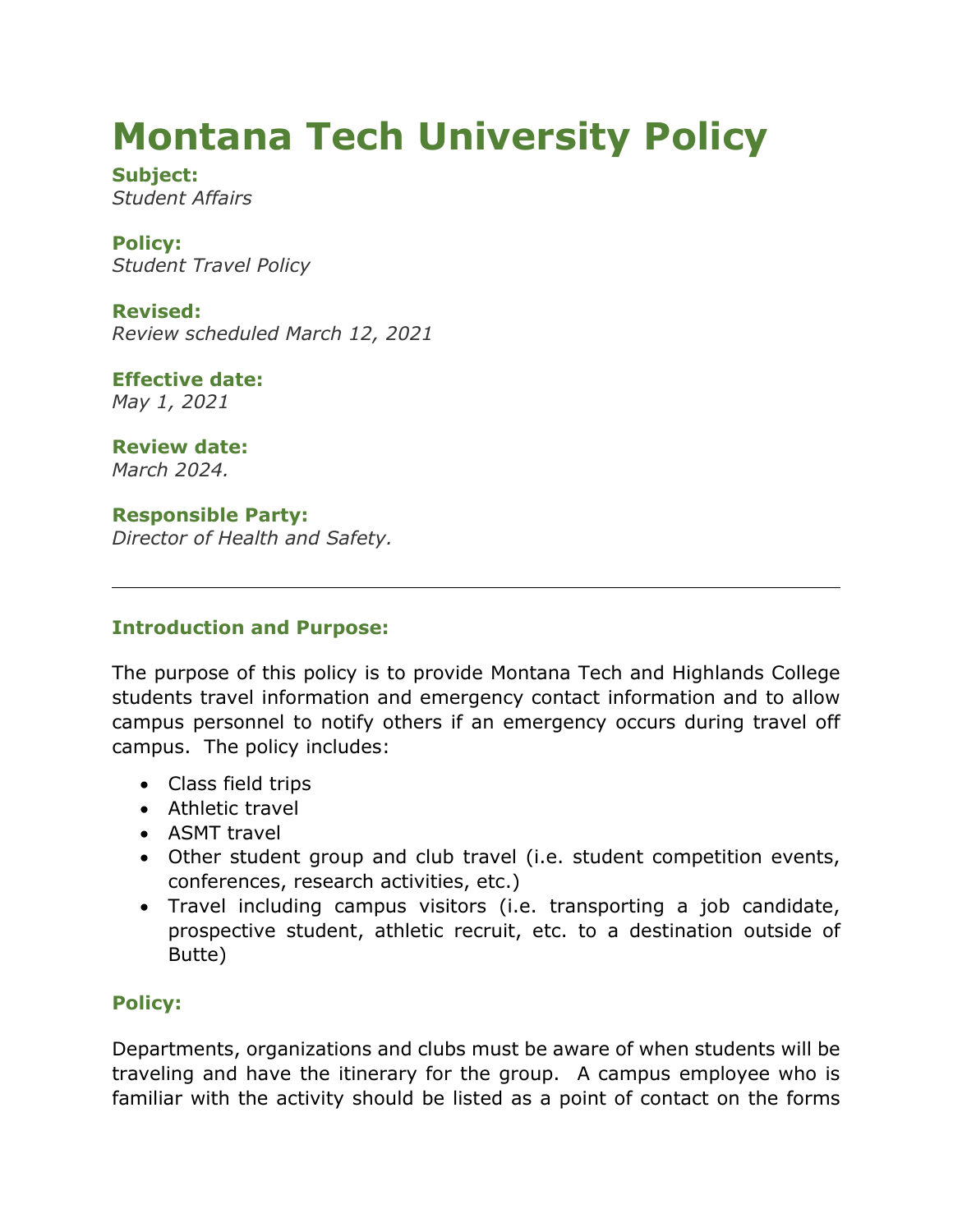below. For student clubs, if the club advisor is not traveling with the club, then the advisor should act as the contact in case of an emergency.

For any travel that occurs outside of normal working hours, Campus Security will serve as the emergency campus contact. A card with the contact information is located in the glove compartment of each campus vehicle.

#### **Procedures:**

Both the *Student Travel Itinerary Form* and *Emergency Contact Form* (pages 2 & 3) must be completed and filed with the Accounts Payable Office before travel commences. The Student Travel Itinerary Form should be submitted as far in advance as possible. The Emergency Contact Form will serve as a roll call immediately prior to departure. Classes may use a printed class list provided all the required emergency contact information is included, but must reflect the students traveling. A "drop box" for the completed Emergency Contact Form is located on the north side of the Student Union Building (SUB) for the convenience of travelers.

**\*\*\*Note: The Student Travel Itinerary Form (attached below) does not replace the [Travel Authorization Form](https://www.mtech.edu/administrative-services/forms/index.html) or the [Travel Expense Form](https://www.mtech.edu/administrative-services/forms/index.html) required by statute.**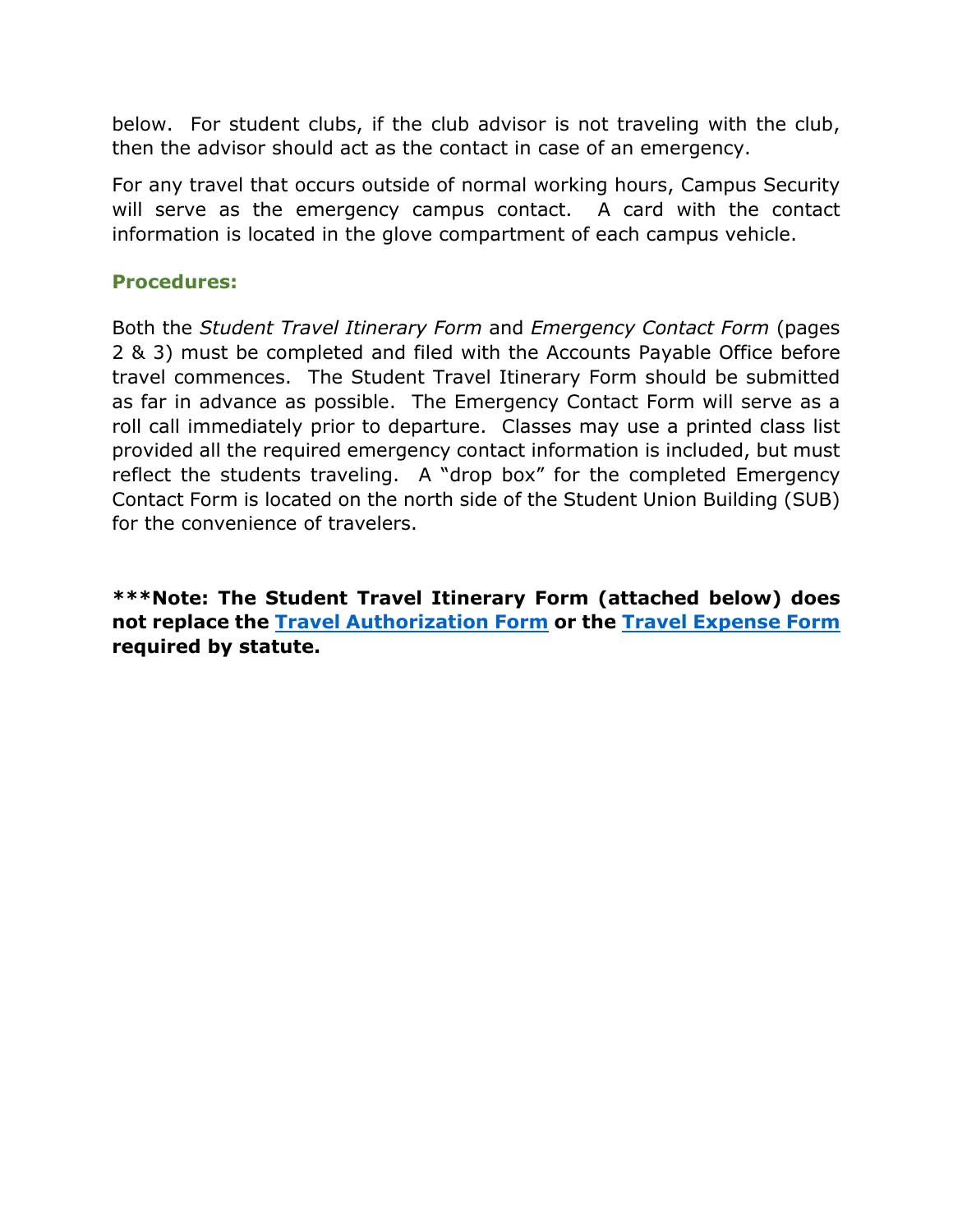# **Student Travel Itinerary Form**

| Campus contact person (not traveling) and phone number:                                                                               |  |  |  |  |  |
|---------------------------------------------------------------------------------------------------------------------------------------|--|--|--|--|--|
| <b>Name of event:</b>                                                                                                                 |  |  |  |  |  |
| <b>Organization sponsoring trip:</b>                                                                                                  |  |  |  |  |  |
| Destination (City, State) and phone number at destination:                                                                            |  |  |  |  |  |
| <b>Advisor:</b>                                                                                                                       |  |  |  |  |  |
| Faculty/Staff traveling with group and phone number:                                                                                  |  |  |  |  |  |
| <b>Purpose of travel:</b>                                                                                                             |  |  |  |  |  |
| Proposed itinerary (date, time, location of departure and return):                                                                    |  |  |  |  |  |
| If traveling for more than one day, provide expected route of travel and hotel<br>accommodations if different than location of event. |  |  |  |  |  |
| <b>Mode of Transportation:</b>                                                                                                        |  |  |  |  |  |
| Montana Tech Vehicle:                                                                                                                 |  |  |  |  |  |
| $\Box$ Car                                                                                                                            |  |  |  |  |  |
| $\Box$ Activity Bus<br><b>SUV</b><br>П.                                                                                               |  |  |  |  |  |
| Minivan<br>П.                                                                                                                         |  |  |  |  |  |
| *If traveling by Montana Tech activity bus, SUV or minivan, list all certified large vehicle                                          |  |  |  |  |  |
| drivers on a separate sheet.                                                                                                          |  |  |  |  |  |
| <b>Personal Vehicle</b>                                                                                                               |  |  |  |  |  |
| Air (name of airline):<br>П<br>Chartered bus (name of company):<br>П.                                                                 |  |  |  |  |  |
| $\Box$ Other - please identify:                                                                                                       |  |  |  |  |  |
| Number of students/faculty/staff traveling:                                                                                           |  |  |  |  |  |
| Complete the attached Emergency Contact Form with all appropriate                                                                     |  |  |  |  |  |
| information and turn in on the day of travel.                                                                                         |  |  |  |  |  |
| Form completed by: ______                                                                                                             |  |  |  |  |  |

Date: \_\_\_\_\_\_\_\_\_\_\_\_\_\_\_\_\_\_\_\_\_\_\_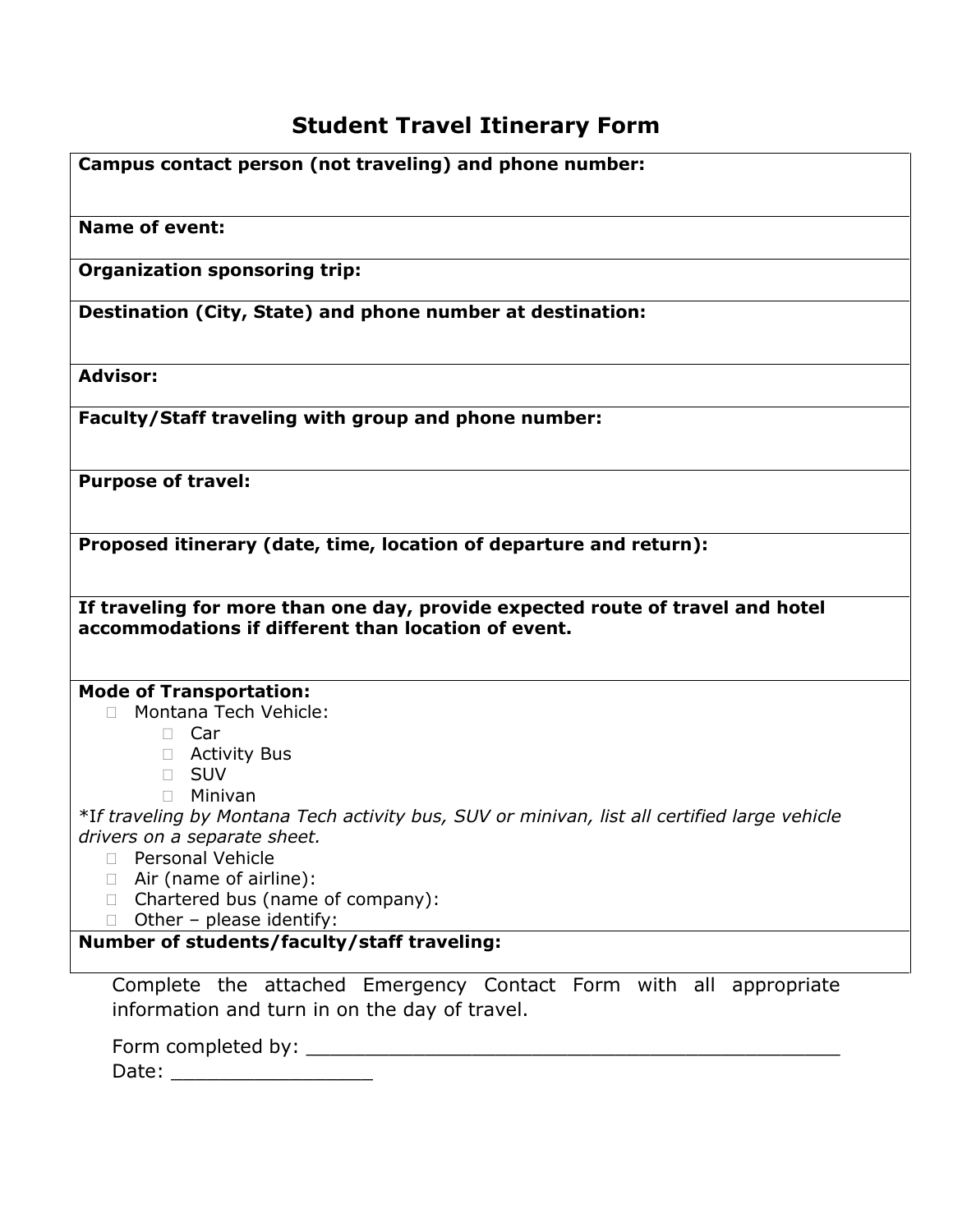# **Emergency Contact Form**

**Print** the student name and cell phone number, and the emergency contact name and primary phone number. A copy of this form (or other approved form) must accompany the Student Travel Itinerary Form. If the group is not all traveling together, include how each person is traveling to the destination. This list is to be used for your final check of who is traveling and turned in on the day of travel.

Campus Contact Person: \_\_\_\_\_\_\_\_\_\_\_\_\_\_\_\_\_\_\_\_\_\_\_\_\_\_\_\_\_\_\_\_\_\_\_\_\_

Primary phone number: \_\_\_\_\_\_\_\_\_\_\_\_\_\_\_\_\_\_\_\_\_\_\_\_\_\_

| Roll call<br>(check if<br>present): | Student name and cell Student name and cell<br>number for student(s)<br>Montana<br>Tech<br>in<br>vehicle: | number for student(s)<br>taking personal vehicle<br>(include license plate<br>number): | Student name and cell<br>number for student(s)<br>with trip alternations<br>(leaving early, staying<br>late, taking different<br>vehicle, etc.): | Emergency<br>contact<br>name for student and<br>phone<br>primary<br>number: |
|-------------------------------------|-----------------------------------------------------------------------------------------------------------|----------------------------------------------------------------------------------------|--------------------------------------------------------------------------------------------------------------------------------------------------|-----------------------------------------------------------------------------|
|                                     |                                                                                                           |                                                                                        |                                                                                                                                                  |                                                                             |
|                                     |                                                                                                           |                                                                                        |                                                                                                                                                  |                                                                             |
|                                     |                                                                                                           |                                                                                        |                                                                                                                                                  |                                                                             |
|                                     |                                                                                                           |                                                                                        |                                                                                                                                                  |                                                                             |
|                                     |                                                                                                           |                                                                                        |                                                                                                                                                  |                                                                             |
|                                     |                                                                                                           |                                                                                        |                                                                                                                                                  |                                                                             |
|                                     |                                                                                                           |                                                                                        |                                                                                                                                                  |                                                                             |
|                                     |                                                                                                           |                                                                                        |                                                                                                                                                  |                                                                             |